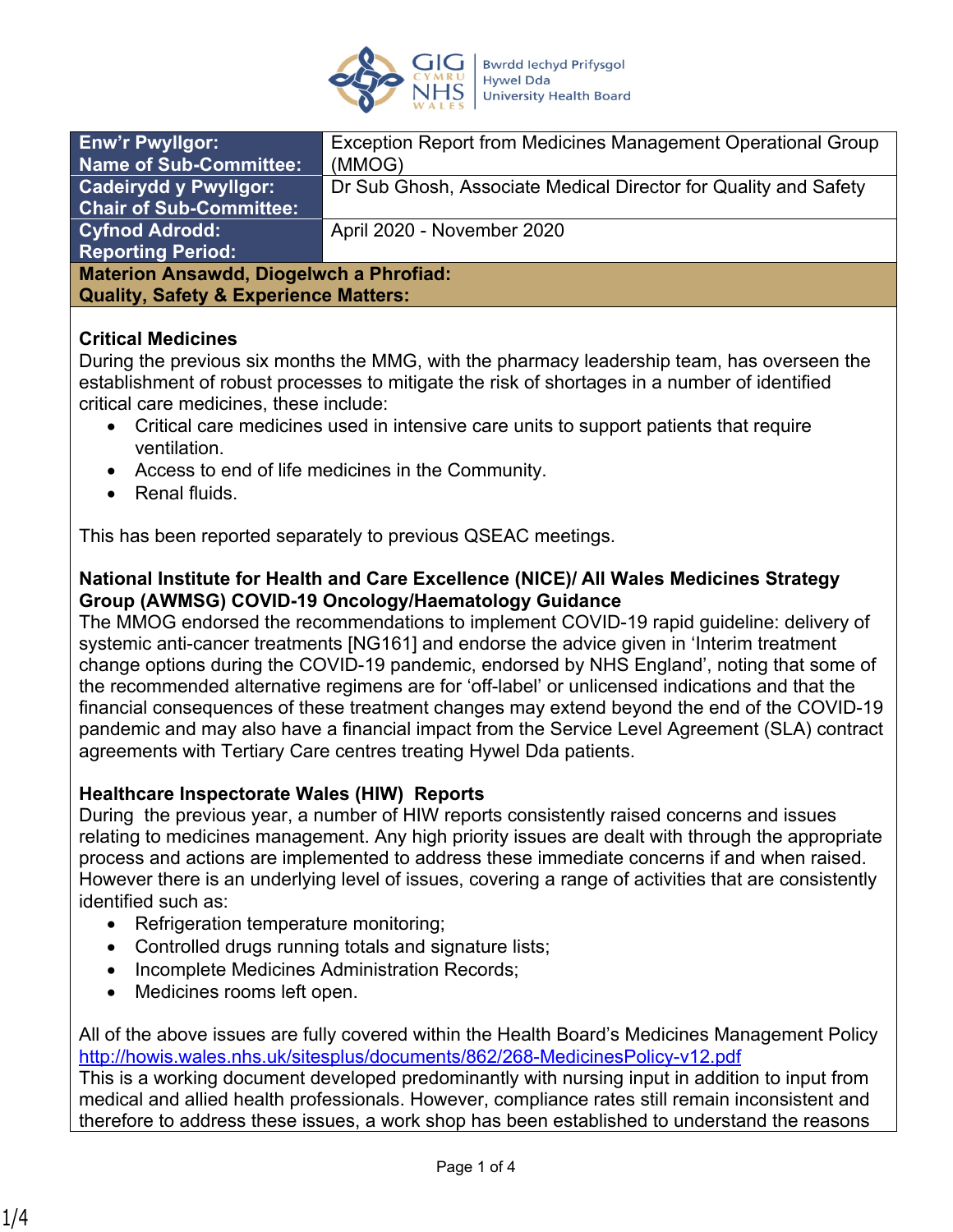behind this persistent behaviour. Representation at the work shop included nursing, pharmacy and medical colleagues as it is recognised that these behaviours are not specific to any one profession. The workshop identified a number of areas for further work that should address the wider issues, these included:

- Medicine Charts Omission. Themes: e-prescribing, the number of places where drugs are stored, communication/hand overs, and multiple charts.
- Medicine Charts Legibility. Themes: Oxygen prescribing, e-prescribing, multiple charts, incomplete charts, and signatures.
- Administration Themes: training, space at ward level, movement of staff/patients between wards, transfer between and across sites, and pharmacy technical administration.
- Safe Storage Themes: Fridge alarms, separate medicine keys from other keys, storage space, and review top up stock levels.

Overlap was noted between the key themed areas and a number of actions currently being considered for progressing as potential quality improvement projects, including:.

- Oxygen prescribing;
- Omitted doses:
- Safe storage of medicine cupboard keys;
- Fridge monitoring.

As these areas are progressed, monitoring and reviews will be undertaken and where necessary adjustments to the Medicines Management Policy will be made.

## **HIW Review of Local Intelligence Networks (LIN) – Chair Medical Director and Deputy CEO**

The members of the Local Intelligence Network (LIN) reviewed and noted the recommendations from the HIW Report: *Summary report of Local Intelligence Networks across Wales September 2019.* The report identified a number of recommendations that require a national approach. Two of the recommendations included resourcing both a National Lead and the implementation of a National Controlled Drug Tool that would enable Health Boards to access consistent reports. These have been supported and are currently being implemented.

## **Medicines Event Review Group (MERG) - Chair Urology Consultant**

The Group has been actively working through the action plan and implementation plan to address any identified shortfalls that were identified in the following two patients safety reports:

a) **Gosport Report (2018) -** this identified systematic misuse of controlled drugs to assist early death in a number of patients that the overseeing clinician deemed appropriate. The approach was not questioned by a range of clinical team members as it became the 'norm' in approach. Over 100 deaths were associated with the GP providing cover to the community hospital.

**Gosport action plan**: currently awaiting finalisation of palliative care guidelines to complete the action plan. MERG now review opiate use in community sites twice a year. All sites except Tenby commissioned beds now receive opiates from central stock, with assurance received that local processes are in place to oversee use.

# **b) Sodium Valproate in Child Bearing Age Women**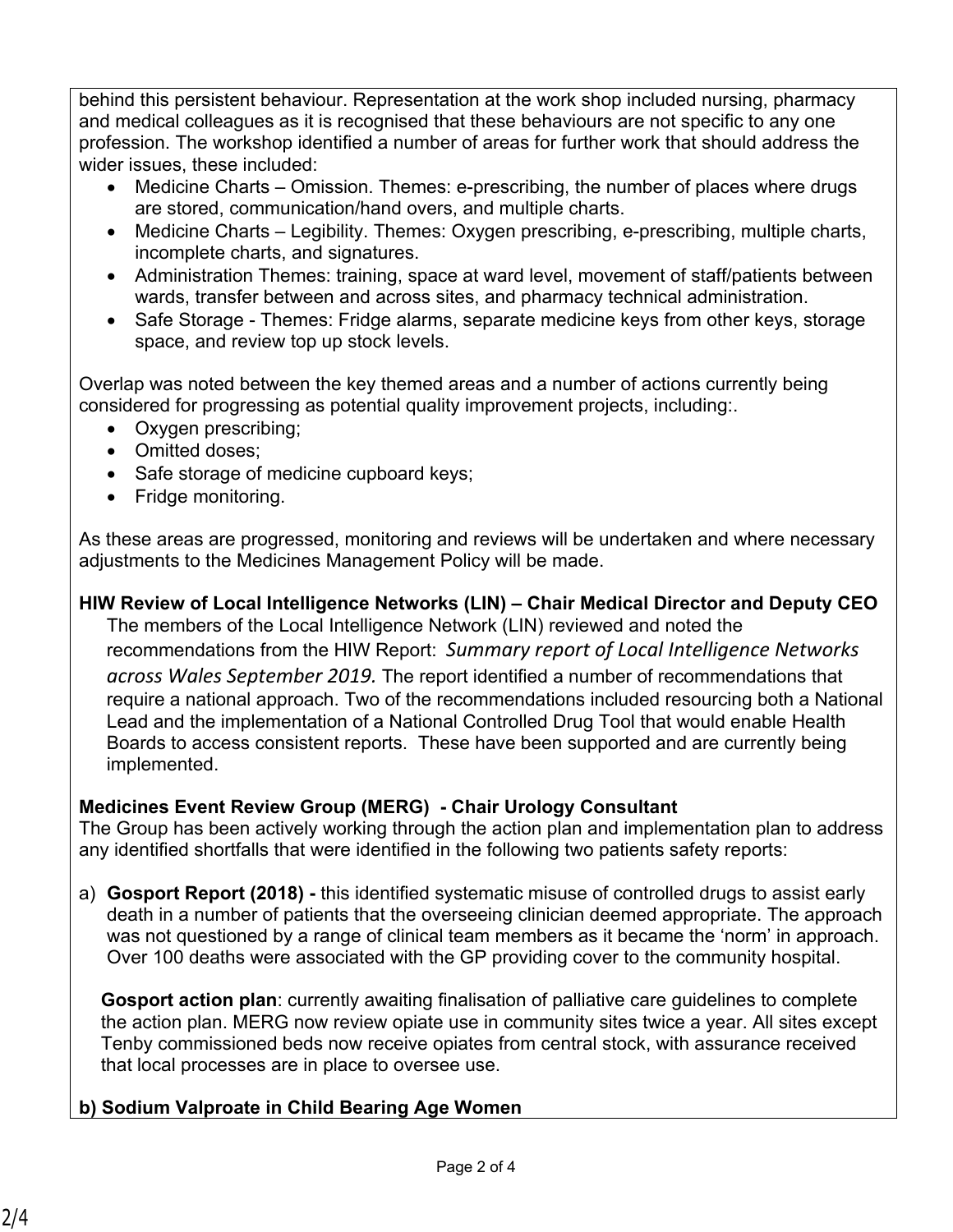An action plan has been developed to address the ongoing concerns with the prescribing of sodium valproate for women of child bearing age without appropriate contraception as identified in the Cumberlege Review: First Do No Harm

. [https://www.immdsreview.org.uk/downloads/IMMDSReview\\_Web.pdf](https://www.immdsreview.org.uk/downloads/IMMDSReview_Web.pdf) 

The Primary Care Medicines Optimisation team has acted quickly with GP practices to:

- Identify patients in primary care on valproate.
- Establish which patients are of child bearing age.
- Offer specialist follow ups to consider whether they would benefit from a change of medication.
- Ensure that annual reviews are undertaken, linking with secondary care services.

#### **Risgiau:**

#### **Risks (include Reference to Risk Register reference):**

 Limited resource to address the level of monitoring and follow up required to support the local intelligence network effectively, leading to inconsistent approach across the networks. This is from both the Health Board and Police forces with specialist CD liaison Officers.

#### **Gwella Ansawdd: Quality Improvement:**

#### **Local Intelligence Network (LIN)**

• The network has overseen the development of a controlled drug monitoring tool that is shared monthly across all clinical areas, providing usage and trends of controlled drugs that are liable to misuse. This allows for early detection of changes in usage in order that a review can take place to understand whether this is clinical need, change of practice or other causes. This has been well received by ward sisters and site managers across the Health Board.

#### **MERG**

- Following a void period, the Group is now receiving site improvement plans from across sites. This has led to focused training implemented by the Medicines Management Nurse Lead on controlled drugs on one site to address concerns identified following a number of Datix incidents that were scrutinised through MERG.
- Prescribing error training for medical colleagues: two core modules from the British Medical Journal (BMJ) learning are to be included in Health Board e-induction.

## **Thrombosis Group:**

- MMOG approved the single venous thromboembolism (VTE) risk assessment for non COVID-19 patients which has been implemented across all sites (on World Thrombosis Day 13<sup>th</sup> October 2020). There is now only two colour coded VTE risk assessments (RA), one for COVID-19 and one for non-COVID-19 patients. This RA brings together 4-5 different RAs that have been in place across the organisation to provide a single consistent approach.
- This work has been promoted by the Hospital Acquired Thrombosis (HAT) Task and Finish Group with the support of hospital directors and the Quality Improvement site leads.